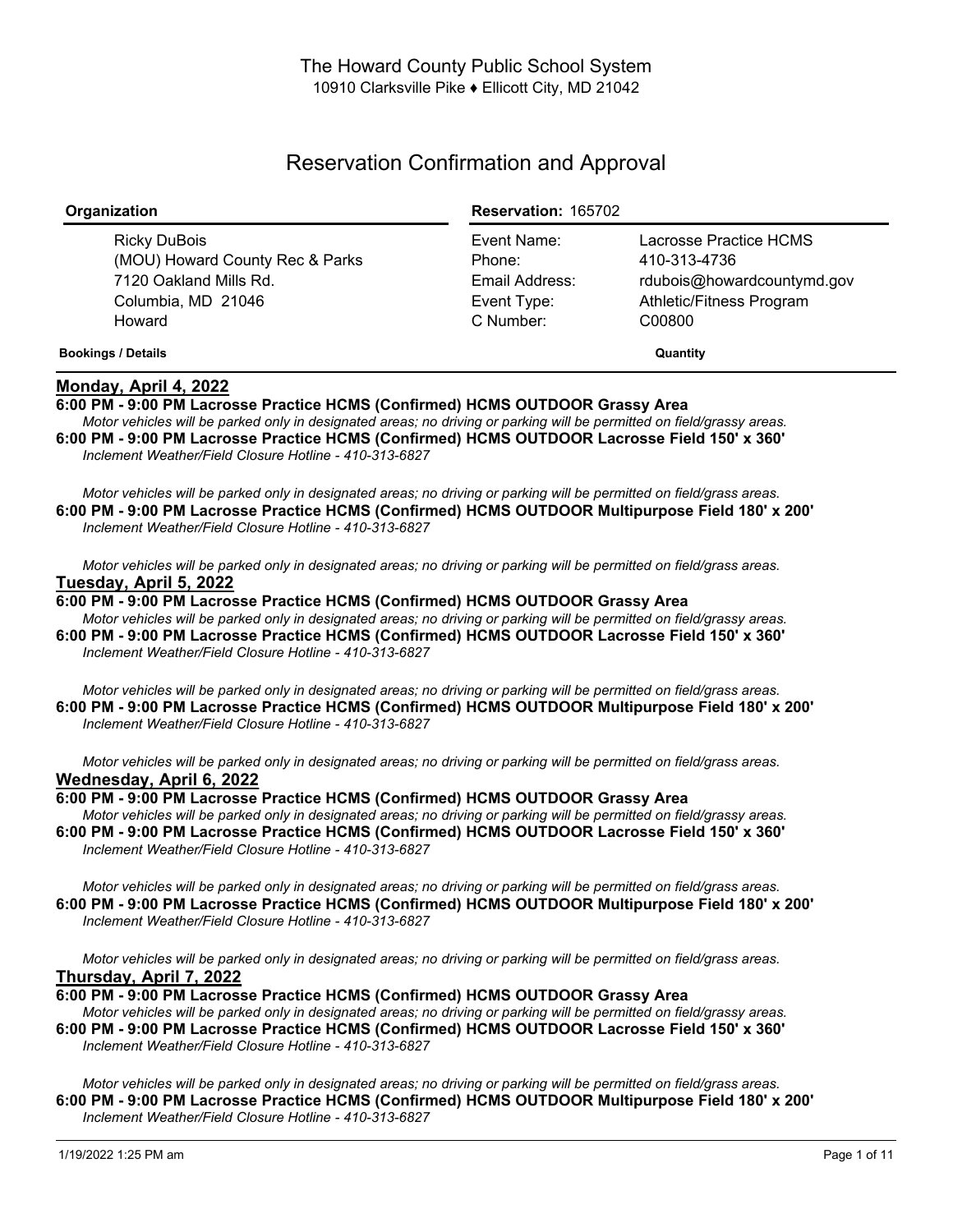Motor vehicles will be parked only in designated areas; no driving or parking will be permitted on field/grass areas. **Friday, April 8, 2022**

## **6:00 PM - 9:00 PM Lacrosse Practice HCMS (Confirmed) HCMS OUTDOOR Grassy Area**

Motor vehicles will be parked only in designated areas; no driving or parking will be permitted on field/grassy areas. **6:00 PM - 9:00 PM Lacrosse Practice HCMS (Confirmed) HCMS OUTDOOR Lacrosse Field 150' x 360'** *Inclement Weather/Field Closure Hotline - 410-313-6827*

Motor vehicles will be parked only in designated areas; no driving or parking will be permitted on field/grass areas. **6:00 PM - 9:00 PM Lacrosse Practice HCMS (Confirmed) HCMS OUTDOOR Multipurpose Field 180' x 200'** *Inclement Weather/Field Closure Hotline - 410-313-6827*

Motor vehicles will be parked only in designated areas; no driving or parking will be permitted on field/grass areas. **Monday, April 11, 2022**

**6:00 PM - 9:00 PM Lacrosse Practice HCMS (Confirmed) HCMS OUTDOOR Grassy Area**

Motor vehicles will be parked only in designated areas; no driving or parking will be permitted on field/grassy areas. **6:00 PM - 9:00 PM Lacrosse Practice HCMS (Confirmed) HCMS OUTDOOR Lacrosse Field 150' x 360'** *Inclement Weather/Field Closure Hotline - 410-313-6827*

Motor vehicles will be parked only in designated areas; no driving or parking will be permitted on field/grass areas. **6:00 PM - 9:00 PM Lacrosse Practice HCMS (Confirmed) HCMS OUTDOOR Multipurpose Field 180' x 200'** *Inclement Weather/Field Closure Hotline - 410-313-6827*

Motor vehicles will be parked only in designated areas; no driving or parking will be permitted on field/grass areas. **Tuesday, April 12, 2022**

**6:00 PM - 9:00 PM Lacrosse Practice HCMS (Confirmed) HCMS OUTDOOR Grassy Area**

Motor vehicles will be parked only in designated areas; no driving or parking will be permitted on field/grassy areas. **6:00 PM - 9:00 PM Lacrosse Practice HCMS (Confirmed) HCMS OUTDOOR Lacrosse Field 150' x 360'** *Inclement Weather/Field Closure Hotline - 410-313-6827*

Motor vehicles will be parked only in designated areas; no driving or parking will be permitted on field/grass areas. **6:00 PM - 9:00 PM Lacrosse Practice HCMS (Confirmed) HCMS OUTDOOR Multipurpose Field 180' x 200'** *Inclement Weather/Field Closure Hotline - 410-313-6827*

Motor vehicles will be parked only in designated areas; no driving or parking will be permitted on field/grass areas. **Wednesday, April 13, 2022**

## **6:00 PM - 9:00 PM Lacrosse Practice HCMS (Confirmed) HCMS OUTDOOR Grassy Area**

Motor vehicles will be parked only in designated areas; no driving or parking will be permitted on field/grassy areas. **6:00 PM - 9:00 PM Lacrosse Practice HCMS (Confirmed) HCMS OUTDOOR Lacrosse Field 150' x 360'** *Inclement Weather/Field Closure Hotline - 410-313-6827*

Motor vehicles will be parked only in designated areas; no driving or parking will be permitted on field/grass areas. **6:00 PM - 9:00 PM Lacrosse Practice HCMS (Confirmed) HCMS OUTDOOR Multipurpose Field 180' x 200'** *Inclement Weather/Field Closure Hotline - 410-313-6827*

Motor vehicles will be parked only in designated areas; no driving or parking will be permitted on field/grass areas. **Thursday, April 14, 2022**

**6:00 PM - 9:00 PM Lacrosse Practice HCMS (Confirmed) HCMS OUTDOOR Grassy Area**

Motor vehicles will be parked only in designated areas; no driving or parking will be permitted on field/grassy areas. **6:00 PM - 9:00 PM Lacrosse Practice HCMS (Confirmed) HCMS OUTDOOR Lacrosse Field 150' x 360'** *Inclement Weather/Field Closure Hotline - 410-313-6827*

Motor vehicles will be parked only in designated areas; no driving or parking will be permitted on field/grass areas. **6:00 PM - 9:00 PM Lacrosse Practice HCMS (Confirmed) HCMS OUTDOOR Multipurpose Field 180' x 200'** *Inclement Weather/Field Closure Hotline - 410-313-6827*

Motor vehicles will be parked only in designated areas; no driving or parking will be permitted on field/grass areas.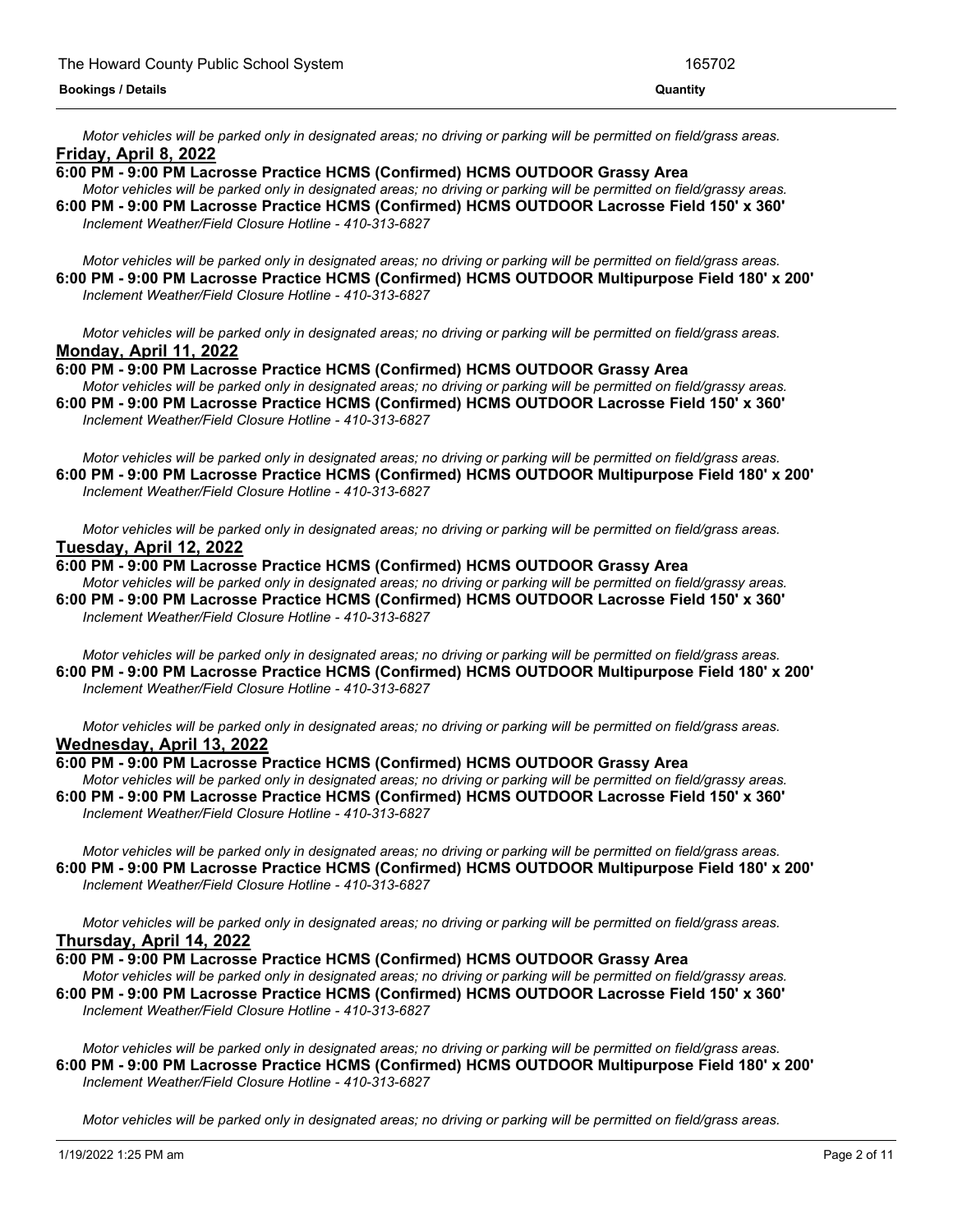## **Tuesday, April 19, 2022**

## **6:00 PM - 9:00 PM Lacrosse Practice HCMS (Confirmed) HCMS OUTDOOR Grassy Area**

Motor vehicles will be parked only in designated areas; no driving or parking will be permitted on field/grassy areas. **6:00 PM - 9:00 PM Lacrosse Practice HCMS (Confirmed) HCMS OUTDOOR Lacrosse Field 150' x 360'** *Inclement Weather/Field Closure Hotline - 410-313-6827*

<u> 1999 - Jan James James James James James James James James James James James James James James James James J</u>

Motor vehicles will be parked only in designated areas; no driving or parking will be permitted on field/grass areas. **6:00 PM - 9:00 PM Lacrosse Practice HCMS (Confirmed) HCMS OUTDOOR Multipurpose Field 180' x 200'** *Inclement Weather/Field Closure Hotline - 410-313-6827*

Motor vehicles will be parked only in designated areas; no driving or parking will be permitted on field/grass areas. **Wednesday, April 20, 2022**

**6:00 PM - 9:00 PM Lacrosse Practice HCMS (Confirmed) HCMS OUTDOOR Grassy Area** Motor vehicles will be parked only in designated areas; no driving or parking will be permitted on field/grassy areas. **6:00 PM - 9:00 PM Lacrosse Practice HCMS (Confirmed) HCMS OUTDOOR Lacrosse Field 150' x 360'** *Inclement Weather/Field Closure Hotline - 410-313-6827*

Motor vehicles will be parked only in designated areas; no driving or parking will be permitted on field/grass areas. **6:00 PM - 9:00 PM Lacrosse Practice HCMS (Confirmed) HCMS OUTDOOR Multipurpose Field 180' x 200'** *Inclement Weather/Field Closure Hotline - 410-313-6827*

Motor vehicles will be parked only in designated areas; no driving or parking will be permitted on field/grass areas. **Thursday, April 21, 2022**

## **6:00 PM - 9:00 PM Lacrosse Practice HCMS (Confirmed) HCMS OUTDOOR Grassy Area**

Motor vehicles will be parked only in designated areas; no driving or parking will be permitted on field/grassy areas. **6:00 PM - 9:00 PM Lacrosse Practice HCMS (Confirmed) HCMS OUTDOOR Lacrosse Field 150' x 360'** *Inclement Weather/Field Closure Hotline - 410-313-6827*

Motor vehicles will be parked only in designated areas; no driving or parking will be permitted on field/grass areas. **6:00 PM - 9:00 PM Lacrosse Practice HCMS (Confirmed) HCMS OUTDOOR Multipurpose Field 180' x 200'** *Inclement Weather/Field Closure Hotline - 410-313-6827*

Motor vehicles will be parked only in designated areas; no driving or parking will be permitted on field/grass areas. **Friday, April 22, 2022**

### **6:00 PM - 9:00 PM Lacrosse Practice HCMS (Confirmed) HCMS OUTDOOR Grassy Area**

Motor vehicles will be parked only in designated areas; no driving or parking will be permitted on field/grassy areas. **6:00 PM - 9:00 PM Lacrosse Practice HCMS (Confirmed) HCMS OUTDOOR Lacrosse Field 150' x 360'** *Inclement Weather/Field Closure Hotline - 410-313-6827*

Motor vehicles will be parked only in designated areas; no driving or parking will be permitted on field/grass areas. **6:00 PM - 9:00 PM Lacrosse Practice HCMS (Confirmed) HCMS OUTDOOR Multipurpose Field 180' x 200'** *Inclement Weather/Field Closure Hotline - 410-313-6827*

Motor vehicles will be parked only in designated areas; no driving or parking will be permitted on field/grass areas. **Monday, April 25, 2022**

**6:00 PM - 9:00 PM Lacrosse Practice HCMS (Confirmed) HCMS OUTDOOR Grassy Area** Motor vehicles will be parked only in designated areas; no driving or parking will be permitted on field/grassy areas. **6:00 PM - 9:00 PM Lacrosse Practice HCMS (Confirmed) HCMS OUTDOOR Lacrosse Field 150' x 360'** *Inclement Weather/Field Closure Hotline - 410-313-6827*

Motor vehicles will be parked only in designated areas; no driving or parking will be permitted on field/grass areas. **6:00 PM - 9:00 PM Lacrosse Practice HCMS (Confirmed) HCMS OUTDOOR Multipurpose Field 180' x 200'** *Inclement Weather/Field Closure Hotline - 410-313-6827*

Motor vehicles will be parked only in designated areas; no driving or parking will be permitted on field/grass areas. **Tuesday, April 26, 2022**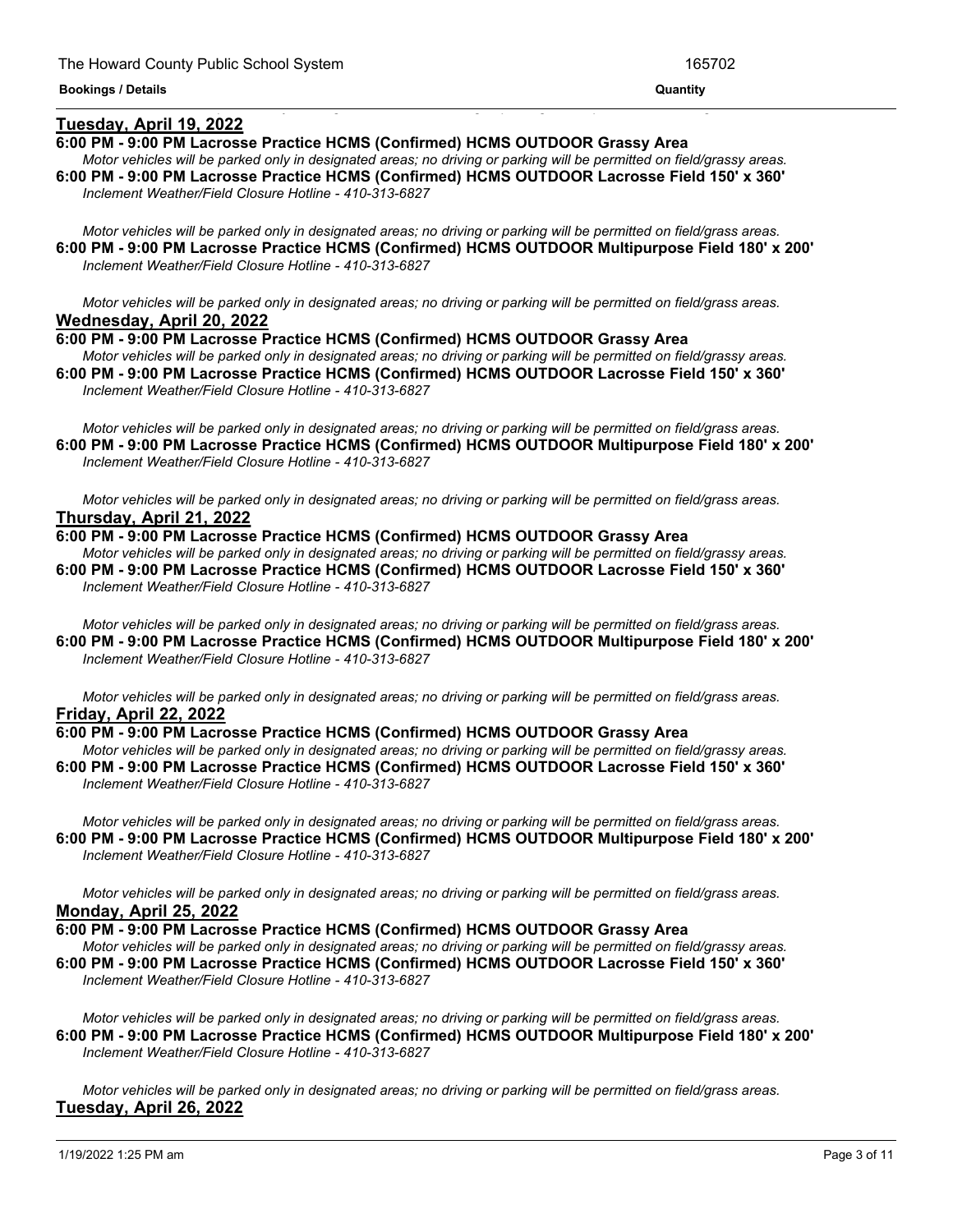#### **Tuesday, April 26, 2022 6:00 PM - 9:00 PM Lacrosse Practice HCMS (Confirmed) HCMS OUTDOOR Grassy Area**

Motor vehicles will be parked only in designated areas: no driving or parking will be permitted on field/grassy areas. **6:00 PM - 9:00 PM Lacrosse Practice HCMS (Confirmed) HCMS OUTDOOR Lacrosse Field 150' x 360'** *Inclement Weather/Field Closure Hotline - 410-313-6827*

Motor vehicles will be parked only in designated areas; no driving or parking will be permitted on field/grass areas. **6:00 PM - 9:00 PM Lacrosse Practice HCMS (Confirmed) HCMS OUTDOOR Multipurpose Field 180' x 200'** *Inclement Weather/Field Closure Hotline - 410-313-6827*

Motor vehicles will be parked only in designated areas; no driving or parking will be permitted on field/grass areas. **Wednesday, April 27, 2022**

**6:00 PM - 9:00 PM Lacrosse Practice HCMS (Confirmed) HCMS OUTDOOR Grassy Area** Motor vehicles will be parked only in designated areas: no driving or parking will be permitted on field/grassy areas. **6:00 PM - 9:00 PM Lacrosse Practice HCMS (Confirmed) HCMS OUTDOOR Lacrosse Field 150' x 360'**

*Inclement Weather/Field Closure Hotline - 410-313-6827*

Motor vehicles will be parked only in designated areas; no driving or parking will be permitted on field/grass areas. **6:00 PM - 9:00 PM Lacrosse Practice HCMS (Confirmed) HCMS OUTDOOR Multipurpose Field 180' x 200'** *Inclement Weather/Field Closure Hotline - 410-313-6827*

Motor vehicles will be parked only in designated areas; no driving or parking will be permitted on field/grass areas. **Thursday, April 28, 2022**

## **6:00 PM - 9:00 PM Lacrosse Practice HCMS (Confirmed) HCMS OUTDOOR Grassy Area**

Motor vehicles will be parked only in designated areas; no driving or parking will be permitted on field/grassy areas. **6:00 PM - 9:00 PM Lacrosse Practice HCMS (Confirmed) HCMS OUTDOOR Lacrosse Field 150' x 360'** *Inclement Weather/Field Closure Hotline - 410-313-6827*

Motor vehicles will be parked only in designated areas; no driving or parking will be permitted on field/grass areas. **6:00 PM - 9:00 PM Lacrosse Practice HCMS (Confirmed) HCMS OUTDOOR Multipurpose Field 180' x 200'** *Inclement Weather/Field Closure Hotline - 410-313-6827*

Motor vehicles will be parked only in designated areas; no driving or parking will be permitted on field/grass areas. **Friday, April 29, 2022**

## **6:00 PM - 9:00 PM Lacrosse Practice HCMS (Confirmed) HCMS OUTDOOR Grassy Area**

Motor vehicles will be parked only in designated areas; no driving or parking will be permitted on field/grassy areas. **6:00 PM - 9:00 PM Lacrosse Practice HCMS (Confirmed) HCMS OUTDOOR Lacrosse Field 150' x 360'** *Inclement Weather/Field Closure Hotline - 410-313-6827*

Motor vehicles will be parked only in designated areas; no driving or parking will be permitted on field/grass areas. **6:00 PM - 9:00 PM Lacrosse Practice HCMS (Confirmed) HCMS OUTDOOR Multipurpose Field 180' x 200'** *Inclement Weather/Field Closure Hotline - 410-313-6827*

Motor vehicles will be parked only in designated areas; no driving or parking will be permitted on field/grass areas. **Monday, May 2, 2022**

**6:00 PM - 9:00 PM Lacrosse Practice HCMS (Confirmed) HCMS OUTDOOR Grassy Area** Motor vehicles will be parked only in designated areas; no driving or parking will be permitted on field/grassy areas.

**6:00 PM - 9:00 PM Lacrosse Practice HCMS (Confirmed) HCMS OUTDOOR Lacrosse Field 150' x 360'** *Inclement Weather/Field Closure Hotline - 410-313-6827*

Motor vehicles will be parked only in designated areas; no driving or parking will be permitted on field/grass areas. **6:00 PM - 9:00 PM Lacrosse Practice HCMS (Confirmed) HCMS OUTDOOR Multipurpose Field 180' x 200'** *Inclement Weather/Field Closure Hotline - 410-313-6827*

Motor vehicles will be parked only in designated areas; no driving or parking will be permitted on field/grass areas. **Tuesday, May 3, 2022**

**6:00 PM - 9:00 PM Lacrosse Practice HCMS (Confirmed) HCMS OUTDOOR Grassy Area**

Motor vehicles will be parked only in designated areas; no driving or parking will be permitted on field/grassy areas.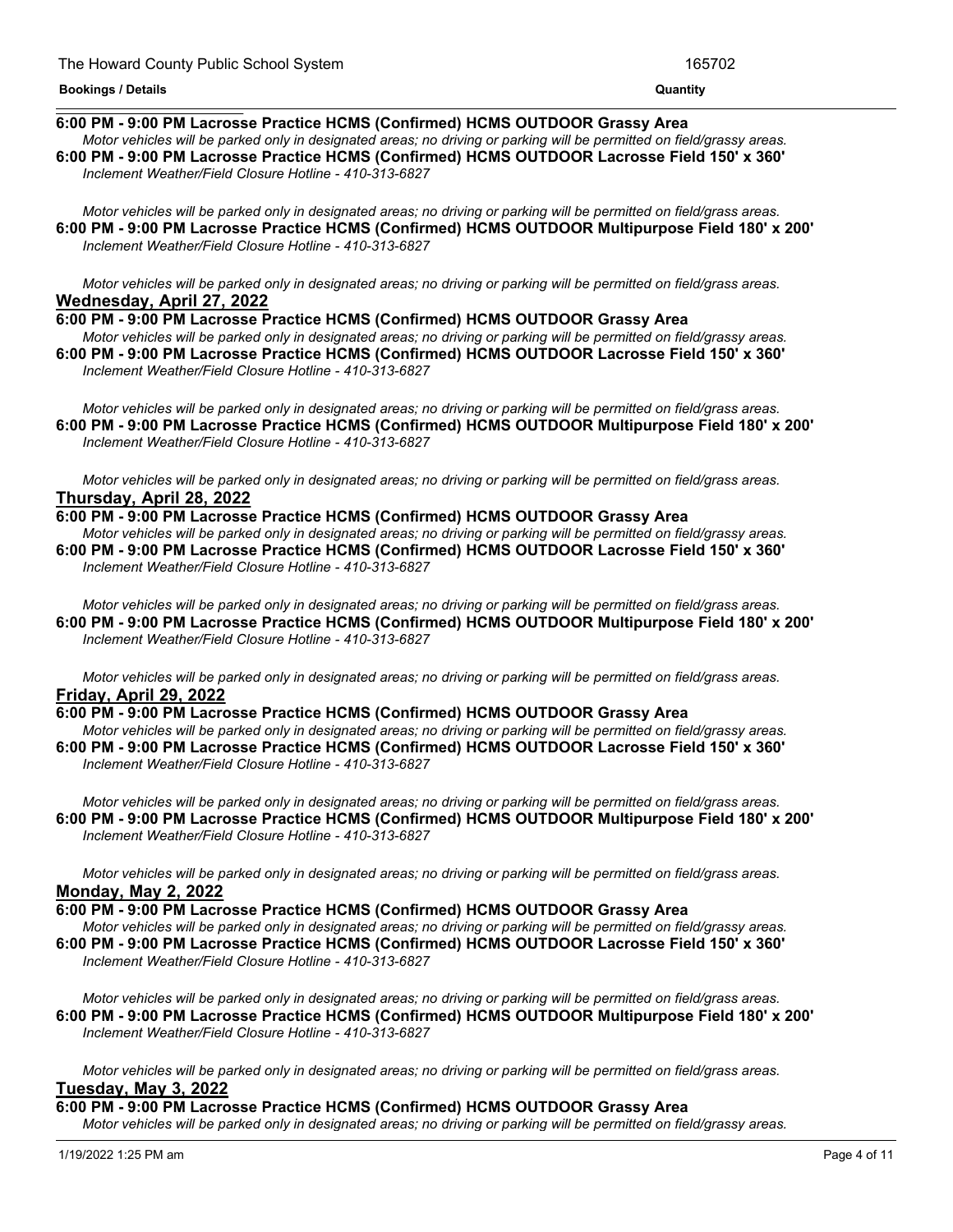#### <u> 1989 - Andrea San Andrea San Andrea San Andrea San Andrea San Andrea San Andrea San Andrea San Andrea San An</u> **6:00 PM - 9:00 PM Lacrosse Practice HCMS (Confirmed) HCMS OUTDOOR Lacrosse Field 150' x 360'** *Inclement Weather/Field Closure Hotline - 410-313-6827*

Motor vehicles will be parked only in designated areas; no driving or parking will be permitted on field/grass areas. **6:00 PM - 9:00 PM Lacrosse Practice HCMS (Confirmed) HCMS OUTDOOR Multipurpose Field 180' x 200'** *Inclement Weather/Field Closure Hotline - 410-313-6827*

Motor vehicles will be parked only in designated areas; no driving or parking will be permitted on field/grass areas. **Wednesday, May 4, 2022**

**6:00 PM - 9:00 PM Lacrosse Practice HCMS (Confirmed) HCMS OUTDOOR Grassy Area** Motor vehicles will be parked only in designated areas; no driving or parking will be permitted on field/grassy areas. **6:00 PM - 9:00 PM Lacrosse Practice HCMS (Confirmed) HCMS OUTDOOR Lacrosse Field 150' x 360'** *Inclement Weather/Field Closure Hotline - 410-313-6827*

Motor vehicles will be parked only in designated areas; no driving or parking will be permitted on field/grass areas. **6:00 PM - 9:00 PM Lacrosse Practice HCMS (Confirmed) HCMS OUTDOOR Multipurpose Field 180' x 200'** *Inclement Weather/Field Closure Hotline - 410-313-6827*

Motor vehicles will be parked only in designated areas; no driving or parking will be permitted on field/grass areas. **Thursday, May 5, 2022**

**6:00 PM - 9:00 PM Lacrosse Practice HCMS (Confirmed) HCMS OUTDOOR Grassy Area**

Motor vehicles will be parked only in designated areas; no driving or parking will be permitted on field/grassy areas. **6:00 PM - 9:00 PM Lacrosse Practice HCMS (Confirmed) HCMS OUTDOOR Lacrosse Field 150' x 360'** *Inclement Weather/Field Closure Hotline - 410-313-6827*

Motor vehicles will be parked only in designated areas; no driving or parking will be permitted on field/grass areas. **6:00 PM - 9:00 PM Lacrosse Practice HCMS (Confirmed) HCMS OUTDOOR Multipurpose Field 180' x 200'** *Inclement Weather/Field Closure Hotline - 410-313-6827*

Motor vehicles will be parked only in designated areas; no driving or parking will be permitted on field/grass areas. **Friday, May 6, 2022**

**6:00 PM - 9:00 PM Lacrosse Practice HCMS (Confirmed) HCMS OUTDOOR Grassy Area** Motor vehicles will be parked only in designated areas; no driving or parking will be permitted on field/grassy areas. **6:00 PM - 9:00 PM Lacrosse Practice HCMS (Confirmed) HCMS OUTDOOR Lacrosse Field 150' x 360'**

*Inclement Weather/Field Closure Hotline - 410-313-6827*

Motor vehicles will be parked only in designated areas; no driving or parking will be permitted on field/grass areas. **6:00 PM - 9:00 PM Lacrosse Practice HCMS (Confirmed) HCMS OUTDOOR Multipurpose Field 180' x 200'** *Inclement Weather/Field Closure Hotline - 410-313-6827*

Motor vehicles will be parked only in designated areas; no driving or parking will be permitted on field/grass areas. **Monday, May 9, 2022**

**6:00 PM - 9:00 PM Lacrosse Practice HCMS (Confirmed) HCMS OUTDOOR Grassy Area** Motor vehicles will be parked only in designated areas; no driving or parking will be permitted on field/grassy areas. **6:00 PM - 9:00 PM Lacrosse Practice HCMS (Confirmed) HCMS OUTDOOR Lacrosse Field 150' x 360'** *Inclement Weather/Field Closure Hotline - 410-313-6827*

Motor vehicles will be parked only in designated areas; no driving or parking will be permitted on field/grass areas. **6:00 PM - 9:00 PM Lacrosse Practice HCMS (Confirmed) HCMS OUTDOOR Multipurpose Field 180' x 200'** *Inclement Weather/Field Closure Hotline - 410-313-6827*

Motor vehicles will be parked only in designated areas; no driving or parking will be permitted on field/grass areas. **Tuesday, May 10, 2022**

## **6:00 PM - 9:00 PM Lacrosse Practice HCMS (Confirmed) HCMS OUTDOOR Grassy Area**

Motor vehicles will be parked only in designated areas; no driving or parking will be permitted on field/grassy areas. **6:00 PM - 9:00 PM Lacrosse Practice HCMS (Confirmed) HCMS OUTDOOR Lacrosse Field 150' x 360'** *Inclement Weather/Field Closure Hotline - 410-313-6827*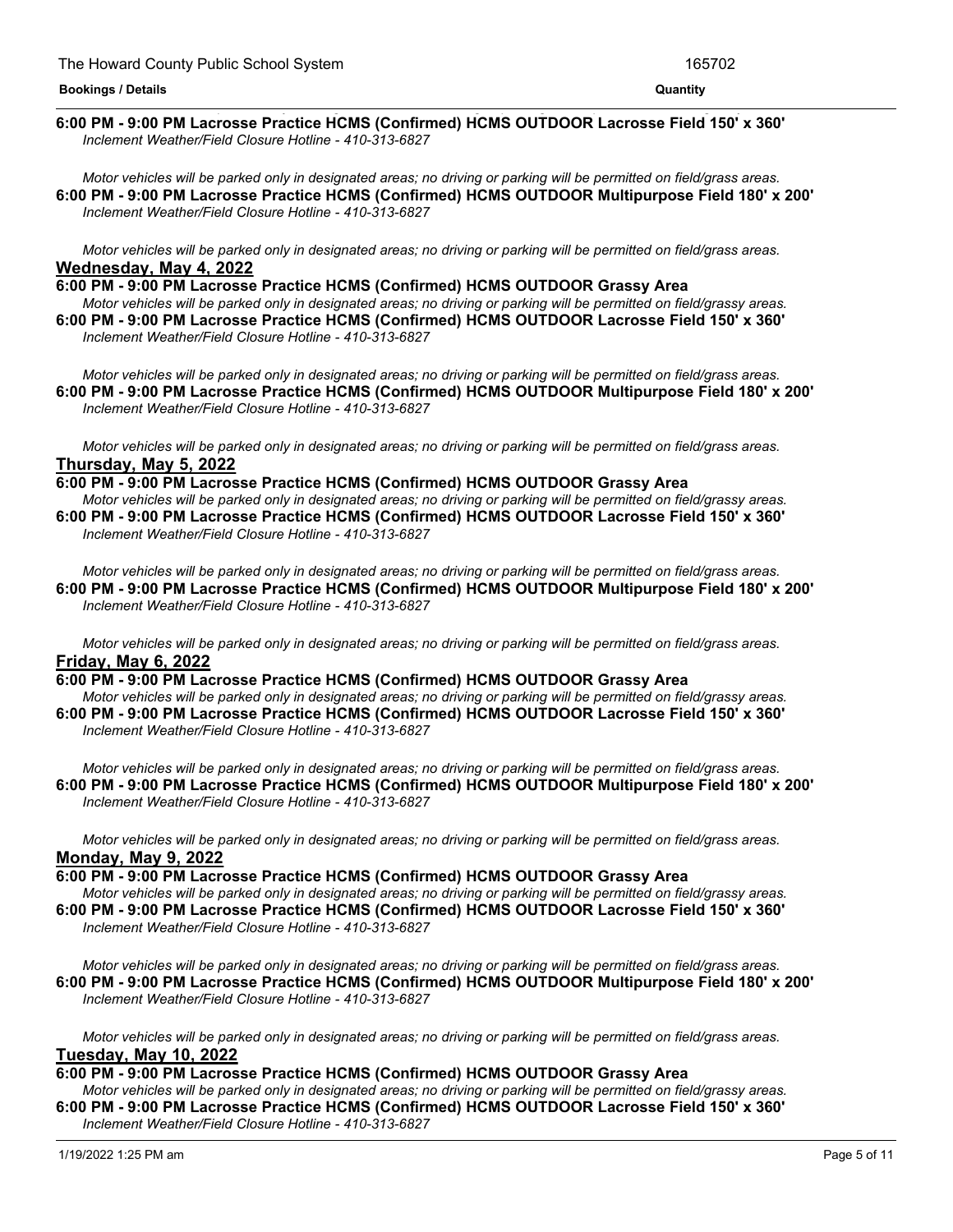Motor vehicles will be parked only in designated areas; no driving or parking will be permitted on field/grass areas. **6:00 PM - 9:00 PM Lacrosse Practice HCMS (Confirmed) HCMS OUTDOOR Multipurpose Field 180' x 200'** *Inclement Weather/Field Closure Hotline - 410-313-6827*

Motor vehicles will be parked only in designated areas; no driving or parking will be permitted on field/grass areas. **Wednesday, May 11, 2022**

**6:00 PM - 9:00 PM Lacrosse Practice HCMS (Confirmed) HCMS OUTDOOR Grassy Area**

Motor vehicles will be parked only in designated areas; no driving or parking will be permitted on field/grassy areas. **6:00 PM - 9:00 PM Lacrosse Practice HCMS (Confirmed) HCMS OUTDOOR Lacrosse Field 150' x 360'** *Inclement Weather/Field Closure Hotline - 410-313-6827*

Motor vehicles will be parked only in designated areas; no driving or parking will be permitted on field/grass areas. **6:00 PM - 9:00 PM Lacrosse Practice HCMS (Confirmed) HCMS OUTDOOR Multipurpose Field 180' x 200'** *Inclement Weather/Field Closure Hotline - 410-313-6827*

Motor vehicles will be parked only in designated areas; no driving or parking will be permitted on field/grass areas. **Thursday, May 12, 2022**

**6:00 PM - 9:00 PM Lacrosse Practice HCMS (Confirmed) HCMS OUTDOOR Grassy Area** Motor vehicles will be parked only in designated areas; no driving or parking will be permitted on field/grassy areas.

**6:00 PM - 9:00 PM Lacrosse Practice HCMS (Confirmed) HCMS OUTDOOR Lacrosse Field 150' x 360'** *Inclement Weather/Field Closure Hotline - 410-313-6827*

Motor vehicles will be parked only in designated areas; no driving or parking will be permitted on field/grass areas. **6:00 PM - 9:00 PM Lacrosse Practice HCMS (Confirmed) HCMS OUTDOOR Multipurpose Field 180' x 200'** *Inclement Weather/Field Closure Hotline - 410-313-6827*

Motor vehicles will be parked only in designated areas; no driving or parking will be permitted on field/grass areas. **Friday, May 13, 2022**

**6:00 PM - 9:00 PM Lacrosse Practice HCMS (Confirmed) HCMS OUTDOOR Grassy Area** Motor vehicles will be parked only in designated areas; no driving or parking will be permitted on field/grassy areas. **6:00 PM - 9:00 PM Lacrosse Practice HCMS (Confirmed) HCMS OUTDOOR Lacrosse Field 150' x 360'** *Inclement Weather/Field Closure Hotline - 410-313-6827*

Motor vehicles will be parked only in designated areas; no driving or parking will be permitted on field/grass areas. **6:00 PM - 9:00 PM Lacrosse Practice HCMS (Confirmed) HCMS OUTDOOR Multipurpose Field 180' x 200'** *Inclement Weather/Field Closure Hotline - 410-313-6827*

Motor vehicles will be parked only in designated areas; no driving or parking will be permitted on field/grass areas. **Monday, May 16, 2022**

**6:00 PM - 9:00 PM Lacrosse Practice HCMS (Confirmed) HCMS OUTDOOR Grassy Area**

Motor vehicles will be parked only in designated areas; no driving or parking will be permitted on field/grassy areas. **6:00 PM - 9:00 PM Lacrosse Practice HCMS (Confirmed) HCMS OUTDOOR Lacrosse Field 150' x 360'** *Inclement Weather/Field Closure Hotline - 410-313-6827*

Motor vehicles will be parked only in designated areas; no driving or parking will be permitted on field/grass areas. **6:00 PM - 9:00 PM Lacrosse Practice HCMS (Confirmed) HCMS OUTDOOR Multipurpose Field 180' x 200'** *Inclement Weather/Field Closure Hotline - 410-313-6827*

Motor vehicles will be parked only in designated areas; no driving or parking will be permitted on field/grass areas. **Tuesday, May 17, 2022**

## **6:00 PM - 9:00 PM Lacrosse Practice HCMS (Confirmed) HCMS OUTDOOR Grassy Area**

Motor vehicles will be parked only in designated areas; no driving or parking will be permitted on field/grassy areas. **6:00 PM - 9:00 PM Lacrosse Practice HCMS (Confirmed) HCMS OUTDOOR Lacrosse Field 150' x 360'**

*Inclement Weather/Field Closure Hotline - 410-313-6827*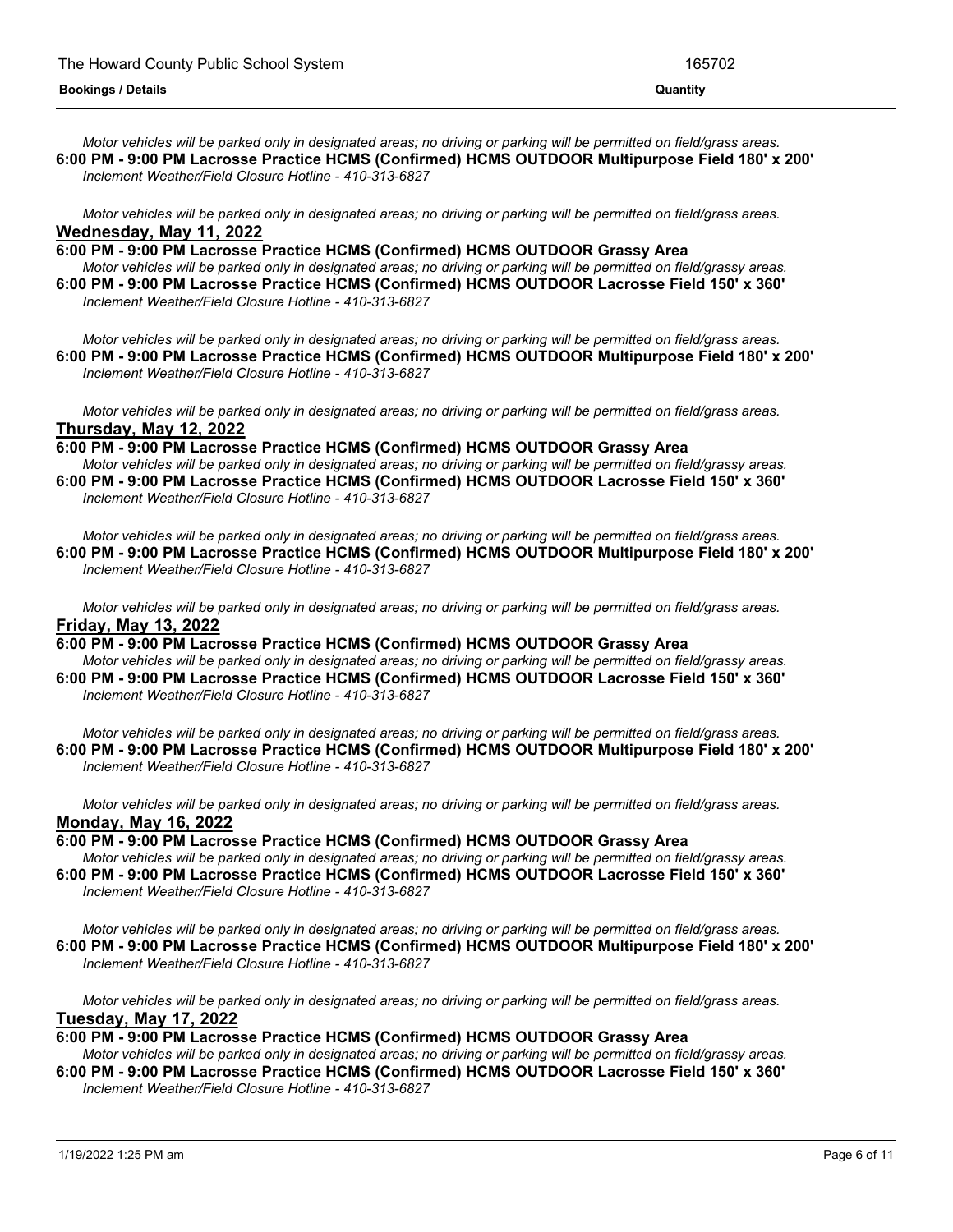Motor vehicles will be parked only in designated areas; no driving or parking will be permitted on field/grass areas. **6:00 PM - 9:00 PM Lacrosse Practice HCMS (Confirmed) HCMS OUTDOOR Multipurpose Field 180' x 200'** *Inclement Weather/Field Closure Hotline - 410-313-6827*

Motor vehicles will be parked only in designated areas; no driving or parking will be permitted on field/grass areas. **Wednesday, May 18, 2022**

**6:00 PM - 9:00 PM Lacrosse Practice HCMS (Confirmed) HCMS OUTDOOR Grassy Area** Motor vehicles will be parked only in designated areas; no driving or parking will be permitted on field/grassy areas. **6:00 PM - 9:00 PM Lacrosse Practice HCMS (Confirmed) HCMS OUTDOOR Lacrosse Field 150' x 360'** *Inclement Weather/Field Closure Hotline - 410-313-6827*

Motor vehicles will be parked only in designated areas; no driving or parking will be permitted on field/grass areas. **6:00 PM - 9:00 PM Lacrosse Practice HCMS (Confirmed) HCMS OUTDOOR Multipurpose Field 180' x 200'** *Inclement Weather/Field Closure Hotline - 410-313-6827*

Motor vehicles will be parked only in designated areas; no driving or parking will be permitted on field/grass areas. **Thursday, May 19, 2022**

**6:00 PM - 9:00 PM Lacrosse Practice HCMS (Confirmed) HCMS OUTDOOR Grassy Area**

Motor vehicles will be parked only in designated areas; no driving or parking will be permitted on field/grassy areas. **6:00 PM - 9:00 PM Lacrosse Practice HCMS (Confirmed) HCMS OUTDOOR Lacrosse Field 150' x 360'** *Inclement Weather/Field Closure Hotline - 410-313-6827*

Motor vehicles will be parked only in designated areas; no driving or parking will be permitted on field/grass areas. **6:00 PM - 9:00 PM Lacrosse Practice HCMS (Confirmed) HCMS OUTDOOR Multipurpose Field 180' x 200'** *Inclement Weather/Field Closure Hotline - 410-313-6827*

Motor vehicles will be parked only in designated areas; no driving or parking will be permitted on field/grass areas. **Friday, May 20, 2022**

**6:00 PM - 9:00 PM Lacrosse Practice HCMS (Confirmed) HCMS OUTDOOR Grassy Area** Motor vehicles will be parked only in designated areas; no driving or parking will be permitted on field/grassy areas. **6:00 PM - 9:00 PM Lacrosse Practice HCMS (Confirmed) HCMS OUTDOOR Lacrosse Field 150' x 360'**

*Inclement Weather/Field Closure Hotline - 410-313-6827*

Motor vehicles will be parked only in designated areas; no driving or parking will be permitted on field/grass areas. **6:00 PM - 9:00 PM Lacrosse Practice HCMS (Confirmed) HCMS OUTDOOR Multipurpose Field 180' x 200'** *Inclement Weather/Field Closure Hotline - 410-313-6827*

Motor vehicles will be parked only in designated areas; no driving or parking will be permitted on field/grass areas. **Monday, May 23, 2022**

**6:00 PM - 9:00 PM Lacrosse Practice HCMS (Confirmed) HCMS OUTDOOR Grassy Area**

Motor vehicles will be parked only in designated areas; no driving or parking will be permitted on field/grassy areas. **6:00 PM - 9:00 PM Lacrosse Practice HCMS (Confirmed) HCMS OUTDOOR Lacrosse Field 150' x 360'** *Inclement Weather/Field Closure Hotline - 410-313-6827*

Motor vehicles will be parked only in designated areas; no driving or parking will be permitted on field/grass areas. **6:00 PM - 9:00 PM Lacrosse Practice HCMS (Confirmed) HCMS OUTDOOR Multipurpose Field 180' x 200'** *Inclement Weather/Field Closure Hotline - 410-313-6827*

Motor vehicles will be parked only in designated areas; no driving or parking will be permitted on field/grass areas. **Tuesday, May 24, 2022**

**6:00 PM - 9:00 PM Lacrosse Practice HCMS (Confirmed) HCMS OUTDOOR Grassy Area**

Motor vehicles will be parked only in designated areas; no driving or parking will be permitted on field/grassy areas. **6:00 PM - 9:00 PM Lacrosse Practice HCMS (Confirmed) HCMS OUTDOOR Lacrosse Field 150' x 360'** *Inclement Weather/Field Closure Hotline - 410-313-6827*

Motor vehicles will be parked only in designated areas; no driving or parking will be permitted on field/grass areas. **6:00 PM - 9:00 PM Lacrosse Practice HCMS (Confirmed) HCMS OUTDOOR Multipurpose Field 180' x 200'**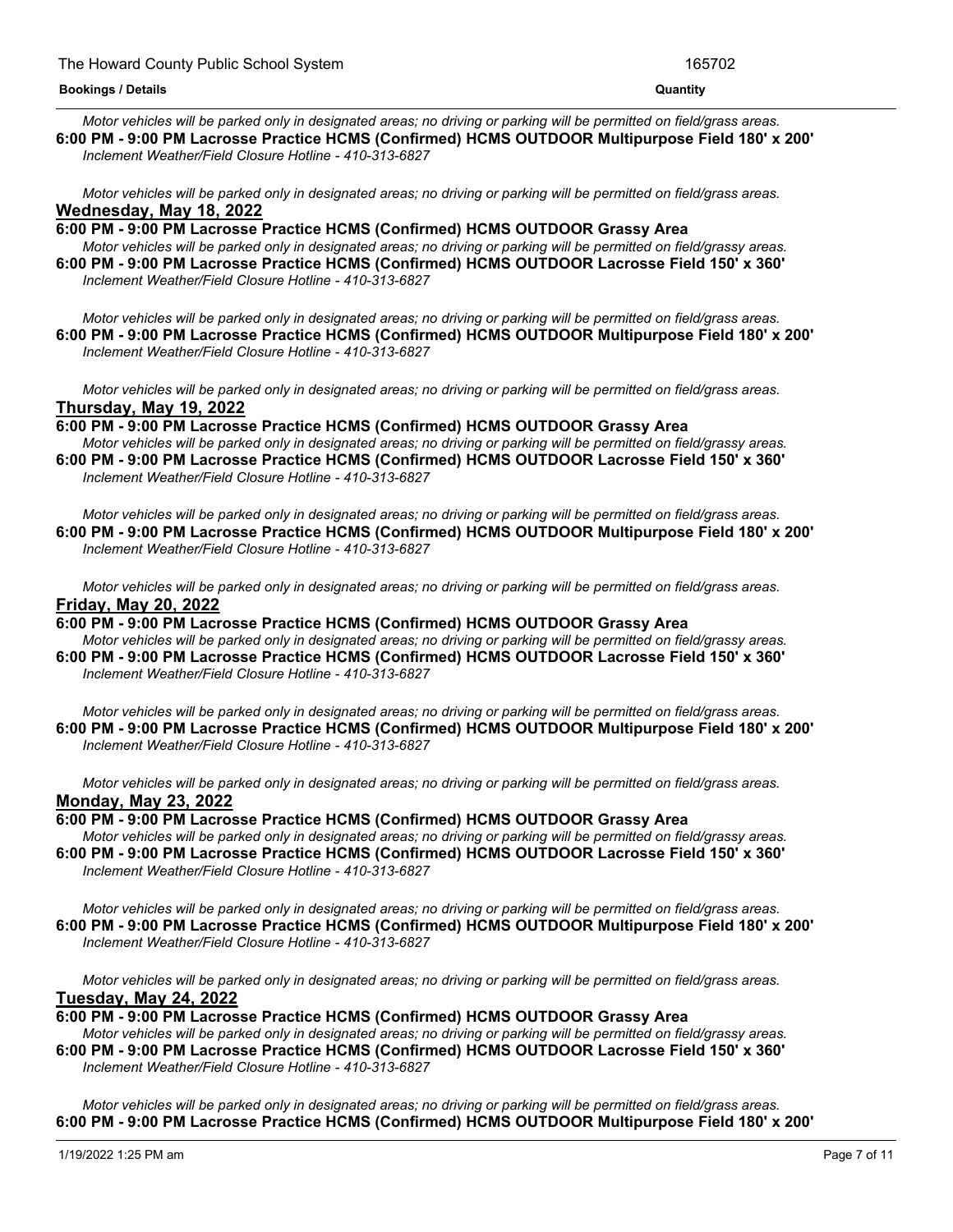*Inclement Weather/Field Closure Hotline - 410-313-6827*

Motor vehicles will be parked only in designated areas; no driving or parking will be permitted on field/grass areas. **Wednesday, May 25, 2022**

**6:00 PM - 9:00 PM Lacrosse Practice HCMS (Confirmed) HCMS OUTDOOR Grassy Area**

Motor vehicles will be parked only in designated areas; no driving or parking will be permitted on field/grassy areas. **6:00 PM - 9:00 PM Lacrosse Practice HCMS (Confirmed) HCMS OUTDOOR Lacrosse Field 150' x 360'** *Inclement Weather/Field Closure Hotline - 410-313-6827*

Motor vehicles will be parked only in designated areas; no driving or parking will be permitted on field/grass areas. **6:00 PM - 9:00 PM Lacrosse Practice HCMS (Confirmed) HCMS OUTDOOR Multipurpose Field 180' x 200'** *Inclement Weather/Field Closure Hotline - 410-313-6827*

Motor vehicles will be parked only in designated areas; no driving or parking will be permitted on field/grass areas. **Thursday, May 26, 2022**

**6:00 PM - 9:00 PM Lacrosse Practice HCMS (Confirmed) HCMS OUTDOOR Grassy Area** Motor vehicles will be parked only in designated areas; no driving or parking will be permitted on field/grassy areas.

**6:00 PM - 9:00 PM Lacrosse Practice HCMS (Confirmed) HCMS OUTDOOR Lacrosse Field 150' x 360'** *Inclement Weather/Field Closure Hotline - 410-313-6827*

Motor vehicles will be parked only in designated areas; no driving or parking will be permitted on field/grass areas. **6:00 PM - 9:00 PM Lacrosse Practice HCMS (Confirmed) HCMS OUTDOOR Multipurpose Field 180' x 200'** *Inclement Weather/Field Closure Hotline - 410-313-6827*

Motor vehicles will be parked only in designated areas; no driving or parking will be permitted on field/grass areas. **Friday, May 27, 2022**

## **6:00 PM - 9:00 PM Lacrosse Practice HCMS (Confirmed) HCMS OUTDOOR Grassy Area**

Motor vehicles will be parked only in designated areas; no driving or parking will be permitted on field/grassy areas. **6:00 PM - 9:00 PM Lacrosse Practice HCMS (Confirmed) HCMS OUTDOOR Lacrosse Field 150' x 360'** *Inclement Weather/Field Closure Hotline - 410-313-6827*

Motor vehicles will be parked only in designated areas; no driving or parking will be permitted on field/grass areas. **6:00 PM - 9:00 PM Lacrosse Practice HCMS (Confirmed) HCMS OUTDOOR Multipurpose Field 180' x 200'** *Inclement Weather/Field Closure Hotline - 410-313-6827*

Motor vehicles will be parked only in designated areas; no driving or parking will be permitted on field/grass areas. **Tuesday, May 31, 2022**

### **6:00 PM - 9:00 PM Lacrosse Practice HCMS (Confirmed) HCMS OUTDOOR Grassy Area**

Motor vehicles will be parked only in designated areas; no driving or parking will be permitted on field/grassy areas. **6:00 PM - 9:00 PM Lacrosse Practice HCMS (Confirmed) HCMS OUTDOOR Lacrosse Field 150' x 360'** *Inclement Weather/Field Closure Hotline - 410-313-6827*

Motor vehicles will be parked only in designated areas; no driving or parking will be permitted on field/grass areas. **6:00 PM - 9:00 PM Lacrosse Practice HCMS (Confirmed) HCMS OUTDOOR Multipurpose Field 180' x 200'** *Inclement Weather/Field Closure Hotline - 410-313-6827*

Motor vehicles will be parked only in designated areas; no driving or parking will be permitted on field/grass areas. **Wednesday, June 1, 2022**

**6:00 PM - 9:00 PM Lacrosse Practice HCMS (Confirmed) HCMS OUTDOOR Grassy Area**

Motor vehicles will be parked only in designated areas; no driving or parking will be permitted on field/grassy areas. **6:00 PM - 9:00 PM Lacrosse Practice HCMS (Confirmed) HCMS OUTDOOR Lacrosse Field 150' x 360'** *Inclement Weather/Field Closure Hotline - 410-313-6827*

Motor vehicles will be parked only in designated areas; no driving or parking will be permitted on field/grass areas. **6:00 PM - 9:00 PM Lacrosse Practice HCMS (Confirmed) HCMS OUTDOOR Multipurpose Field 180' x 200'** *Inclement Weather/Field Closure Hotline - 410-313-6827*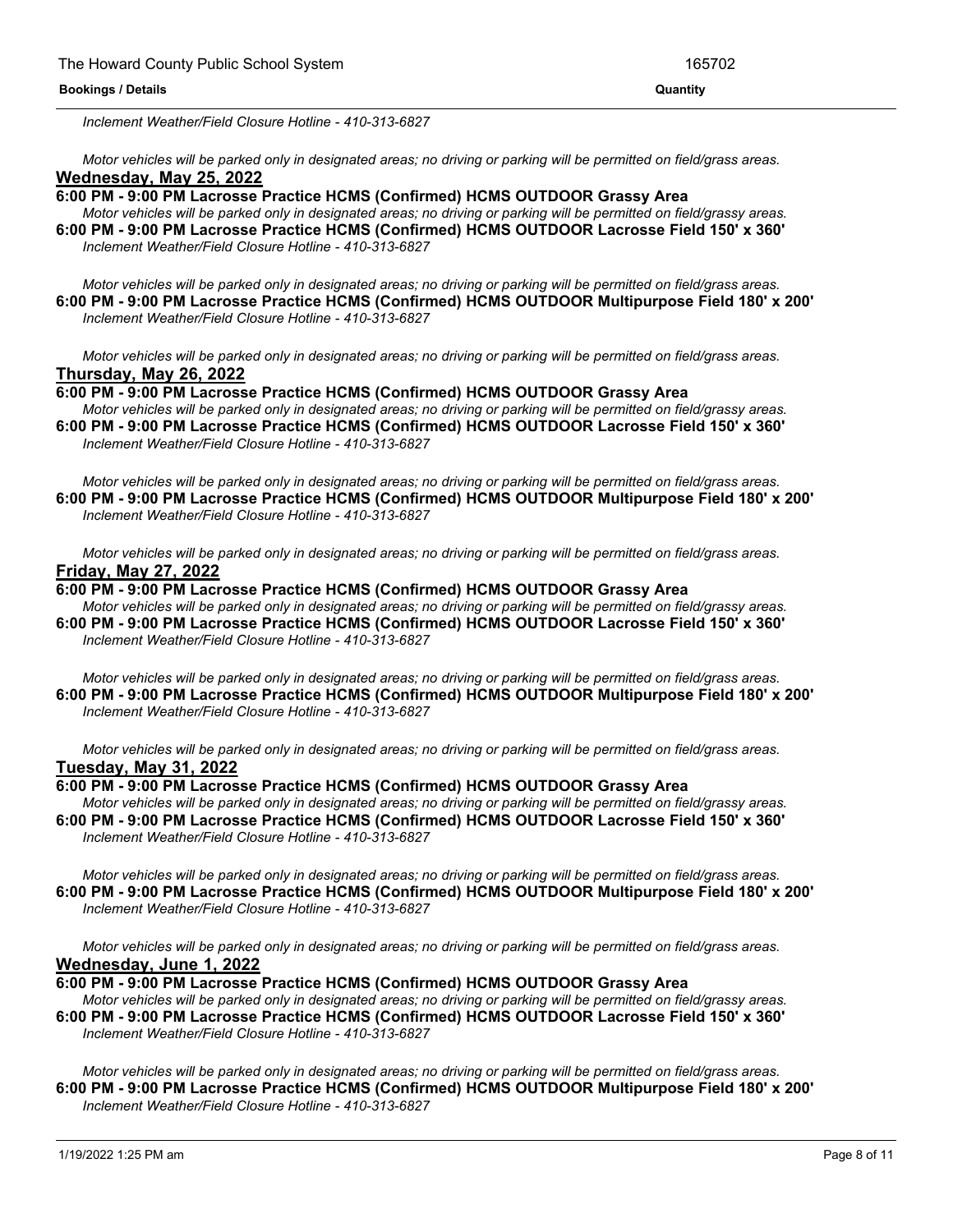Motor vehicles will be parked only in designated areas; no driving or parking will be permitted on field/grass areas. **Thursday, June 2, 2022**

**6:00 PM - 9:00 PM Lacrosse Practice HCMS (Confirmed) HCMS OUTDOOR Grassy Area** Motor vehicles will be parked only in designated areas; no driving or parking will be permitted on field/grassy areas. **6:00 PM - 9:00 PM Lacrosse Practice HCMS (Confirmed) HCMS OUTDOOR Lacrosse Field 150' x 360'**

*Inclement Weather/Field Closure Hotline - 410-313-6827*

Motor vehicles will be parked only in designated areas; no driving or parking will be permitted on field/grass areas. **6:00 PM - 9:00 PM Lacrosse Practice HCMS (Confirmed) HCMS OUTDOOR Multipurpose Field 180' x 200'** *Inclement Weather/Field Closure Hotline - 410-313-6827*

Motor vehicles will be parked only in designated areas; no driving or parking will be permitted on field/grass areas. **Friday, June 3, 2022**

### **6:00 PM - 9:00 PM Lacrosse Practice HCMS (Confirmed) HCMS OUTDOOR Grassy Area**

Motor vehicles will be parked only in designated areas; no driving or parking will be permitted on field/grassy areas. **6:00 PM - 9:00 PM Lacrosse Practice HCMS (Confirmed) HCMS OUTDOOR Lacrosse Field 150' x 360'** *Inclement Weather/Field Closure Hotline - 410-313-6827*

Motor vehicles will be parked only in designated areas; no driving or parking will be permitted on field/grass areas. **6:00 PM - 9:00 PM Lacrosse Practice HCMS (Confirmed) HCMS OUTDOOR Multipurpose Field 180' x 200'** *Inclement Weather/Field Closure Hotline - 410-313-6827*

Motor vehicles will be parked only in designated areas; no driving or parking will be permitted on field/grass areas. **Monday, June 6, 2022**

#### **6:00 PM - 9:00 PM Lacrosse Practice HCMS (Confirmed) HCMS OUTDOOR Grassy Area**

Motor vehicles will be parked only in designated areas; no driving or parking will be permitted on field/grassy areas. **6:00 PM - 9:00 PM Lacrosse Practice HCMS (Confirmed) HCMS OUTDOOR Lacrosse Field 150' x 360'** *Inclement Weather/Field Closure Hotline - 410-313-6827*

Motor vehicles will be parked only in designated areas; no driving or parking will be permitted on field/grass areas. **6:00 PM - 9:00 PM Lacrosse Practice HCMS (Confirmed) HCMS OUTDOOR Multipurpose Field 180' x 200'** *Inclement Weather/Field Closure Hotline - 410-313-6827*

Motor vehicles will be parked only in designated areas; no driving or parking will be permitted on field/grass areas. **Tuesday, June 7, 2022**

**6:00 PM - 9:00 PM Lacrosse Practice HCMS (Confirmed) HCMS OUTDOOR Grassy Area** Motor vehicles will be parked only in designated areas; no driving or parking will be permitted on field/grassy areas. **6:00 PM - 9:00 PM Lacrosse Practice HCMS (Confirmed) HCMS OUTDOOR Lacrosse Field 150' x 360'** *Inclement Weather/Field Closure Hotline - 410-313-6827*

Motor vehicles will be parked only in designated areas; no driving or parking will be permitted on field/grass areas. **6:00 PM - 9:00 PM Lacrosse Practice HCMS (Confirmed) HCMS OUTDOOR Multipurpose Field 180' x 200'** *Inclement Weather/Field Closure Hotline - 410-313-6827*

Motor vehicles will be parked only in designated areas; no driving or parking will be permitted on field/grass areas. **Wednesday, June 8, 2022**

## **6:00 PM - 9:00 PM Lacrosse Practice HCMS (Confirmed) HCMS OUTDOOR Grassy Area**

Motor vehicles will be parked only in designated areas; no driving or parking will be permitted on field/grassy areas. **6:00 PM - 9:00 PM Lacrosse Practice HCMS (Confirmed) HCMS OUTDOOR Lacrosse Field 150' x 360'** *Inclement Weather/Field Closure Hotline - 410-313-6827*

Motor vehicles will be parked only in designated areas; no driving or parking will be permitted on field/grass areas. **6:00 PM - 9:00 PM Lacrosse Practice HCMS (Confirmed) HCMS OUTDOOR Multipurpose Field 180' x 200'** *Inclement Weather/Field Closure Hotline - 410-313-6827*

Motor vehicles will be parked only in designated areas; no driving or parking will be permitted on field/grass areas.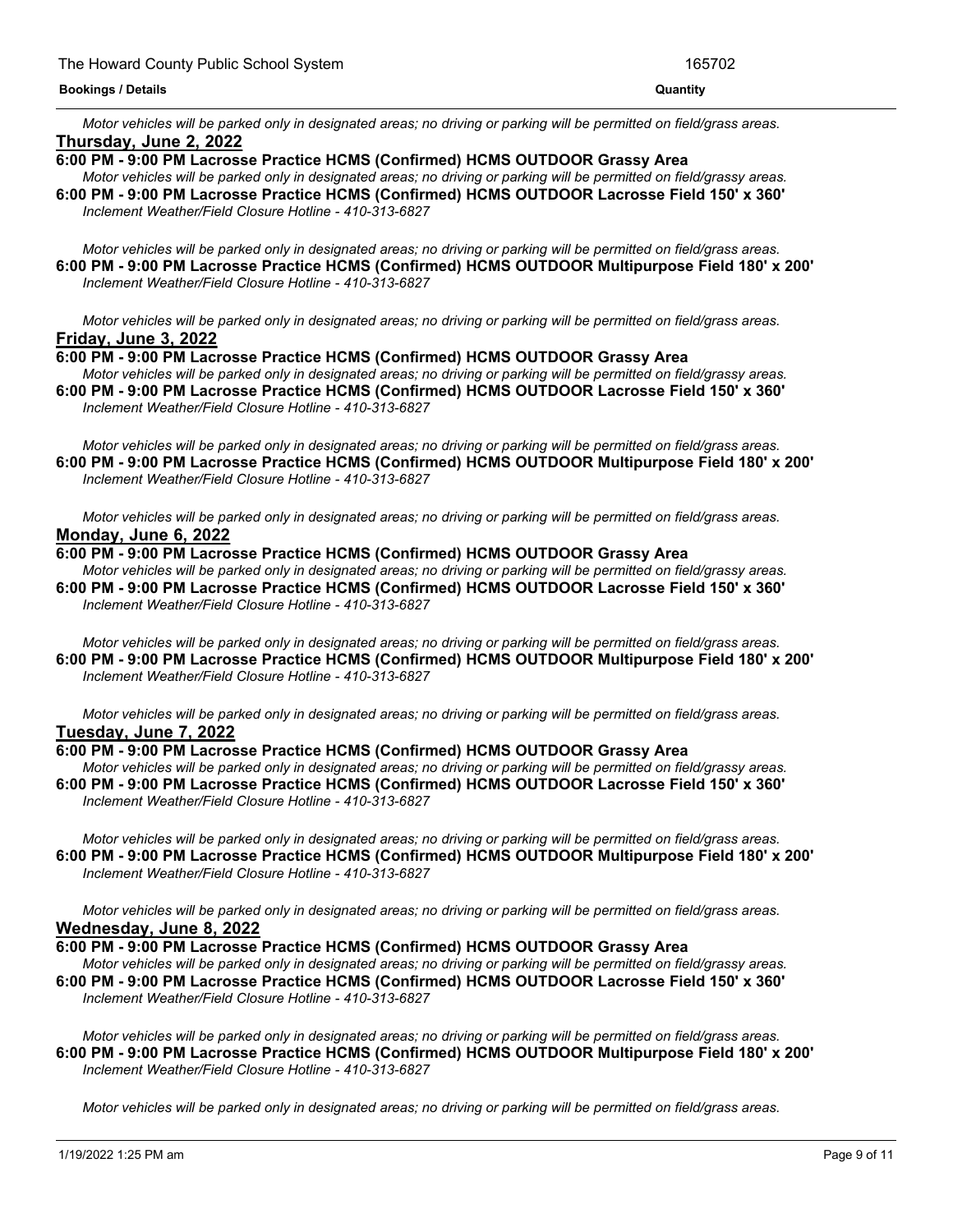## **Thursday, June 9, 2022**

## **6:00 PM - 9:00 PM Lacrosse Practice HCMS (Confirmed) HCMS OUTDOOR Grassy Area**

Motor vehicles will be parked only in designated areas; no driving or parking will be permitted on field/grassy areas. **6:00 PM - 9:00 PM Lacrosse Practice HCMS (Confirmed) HCMS OUTDOOR Lacrosse Field 150' x 360'** *Inclement Weather/Field Closure Hotline - 410-313-6827*

<u> 1999 - Jan James James James James James James James James James James James James James James James James J</u>

Motor vehicles will be parked only in designated areas; no driving or parking will be permitted on field/grass areas. **6:00 PM - 9:00 PM Lacrosse Practice HCMS (Confirmed) HCMS OUTDOOR Multipurpose Field 180' x 200'** *Inclement Weather/Field Closure Hotline - 410-313-6827*

Motor vehicles will be parked only in designated areas; no driving or parking will be permitted on field/grass areas. **Friday, June 10, 2022**

**6:00 PM - 9:00 PM Lacrosse Practice HCMS (Confirmed) HCMS OUTDOOR Grassy Area**

Motor vehicles will be parked only in designated areas; no driving or parking will be permitted on field/grassy areas. **6:00 PM - 9:00 PM Lacrosse Practice HCMS (Confirmed) HCMS OUTDOOR Lacrosse Field 150' x 360'** *Inclement Weather/Field Closure Hotline - 410-313-6827*

Motor vehicles will be parked only in designated areas; no driving or parking will be permitted on field/grass areas. **6:00 PM - 9:00 PM Lacrosse Practice HCMS (Confirmed) HCMS OUTDOOR Multipurpose Field 180' x 200'** *Inclement Weather/Field Closure Hotline - 410-313-6827*

Motor vehicles will be parked only in designated areas; no driving or parking will be permitted on field/grass areas. **Monday, June 13, 2022**

### **6:00 PM - 9:00 PM Lacrosse Practice HCMS (Confirmed) HCMS OUTDOOR Grassy Area**

Motor vehicles will be parked only in designated areas; no driving or parking will be permitted on field/grassy areas. **6:00 PM - 9:00 PM Lacrosse Practice HCMS (Confirmed) HCMS OUTDOOR Lacrosse Field 150' x 360'** *Inclement Weather/Field Closure Hotline - 410-313-6827*

Motor vehicles will be parked only in designated areas; no driving or parking will be permitted on field/grass areas. **6:00 PM - 9:00 PM Lacrosse Practice HCMS (Confirmed) HCMS OUTDOOR Multipurpose Field 180' x 200'** *Inclement Weather/Field Closure Hotline - 410-313-6827*

Motor vehicles will be parked only in designated areas; no driving or parking will be permitted on field/grass areas. **Tuesday, June 14, 2022**

#### **6:00 PM - 9:00 PM Lacrosse Practice HCMS (Confirmed) HCMS OUTDOOR Grassy Area**

Motor vehicles will be parked only in designated areas; no driving or parking will be permitted on field/grassy areas. **6:00 PM - 9:00 PM Lacrosse Practice HCMS (Confirmed) HCMS OUTDOOR Lacrosse Field 150' x 360'** *Inclement Weather/Field Closure Hotline - 410-313-6827*

Motor vehicles will be parked only in designated areas; no driving or parking will be permitted on field/grass areas. **6:00 PM - 9:00 PM Lacrosse Practice HCMS (Confirmed) HCMS OUTDOOR Multipurpose Field 180' x 200'** *Inclement Weather/Field Closure Hotline - 410-313-6827*

Motor vehicles will be parked only in designated areas; no driving or parking will be permitted on field/grass areas. **Wednesday, June 15, 2022**

**6:00 PM - 9:00 PM Lacrosse Practice HCMS (Confirmed) HCMS OUTDOOR Grassy Area** Motor vehicles will be parked only in designated areas; no driving or parking will be permitted on field/grassy areas. **6:00 PM - 9:00 PM Lacrosse Practice HCMS (Confirmed) HCMS OUTDOOR Lacrosse Field 150' x 360'** *Inclement Weather/Field Closure Hotline - 410-313-6827*

Motor vehicles will be parked only in designated areas; no driving or parking will be permitted on field/grass areas. **6:00 PM - 9:00 PM Lacrosse Practice HCMS (Confirmed) HCMS OUTDOOR Multipurpose Field 180' x 200'** *Inclement Weather/Field Closure Hotline - 410-313-6827*

Motor vehicles will be parked only in designated areas; no driving or parking will be permitted on field/grass areas. **Thursday, June 16, 2022**